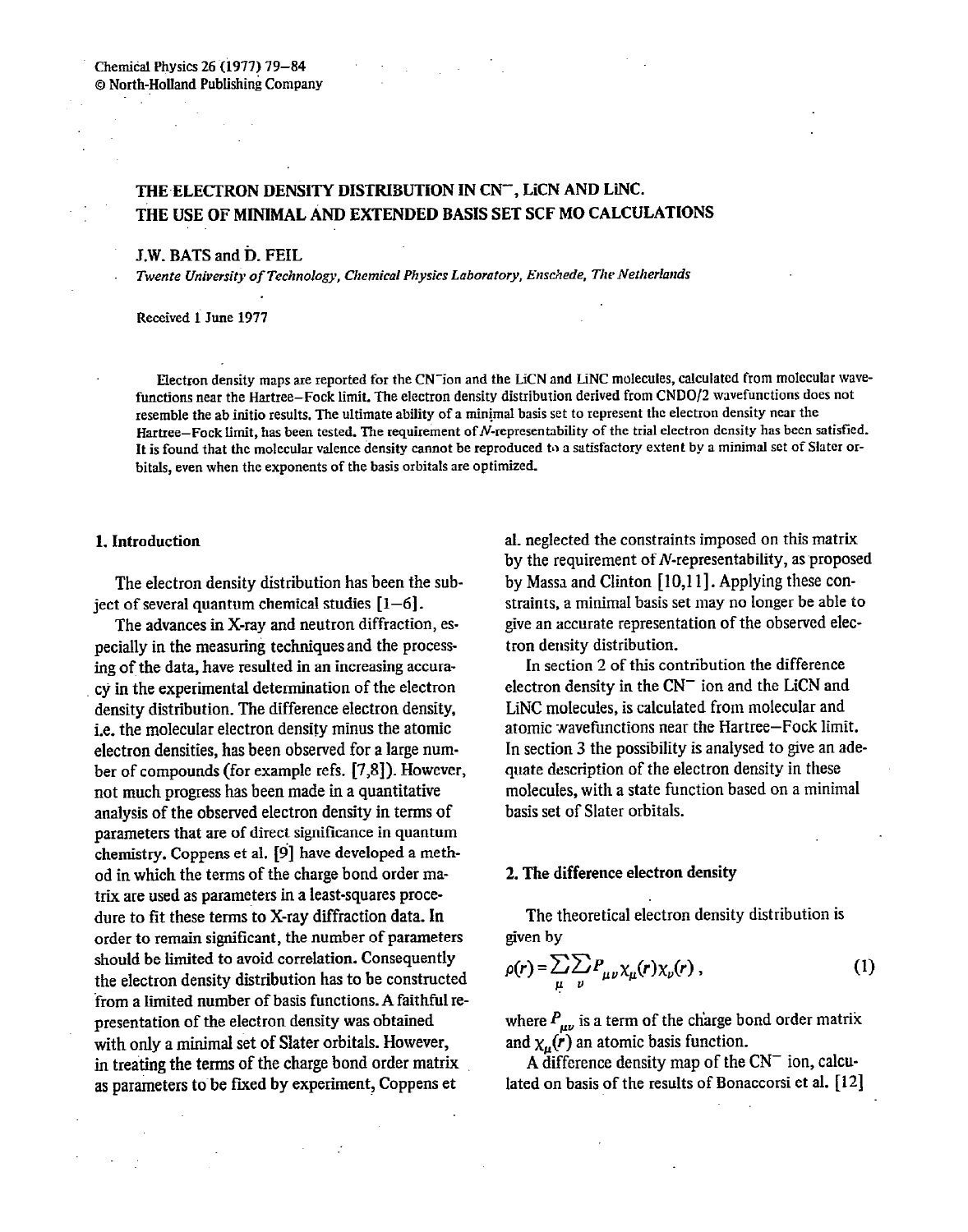

Fig. 1. The difference density in the CN<sup>-</sup>ion, using an extended basis set. Contour interval: 0.025  $e/au^3$ .

and Clementi [13] for the molecular and atomic wavefunctions respectively, is shown in fig. 1. The molecular wavefunction is based on a double zeta Slater basis including polarization functions and is supposed to lead to a close representation of the electron density at the Hartree-Fock limit [4,5]. Similar difference density maps for LiCN and LiNC molecules, shown in figs. 2 and 3, are derived from the molecular wavefunctions given by Bak, Clementi and Kortzeborn [14] which are based on 45 contracted gaussian



Fig. 2. The difference density in LiCN, using an extended basis set. Contours as in fig. 1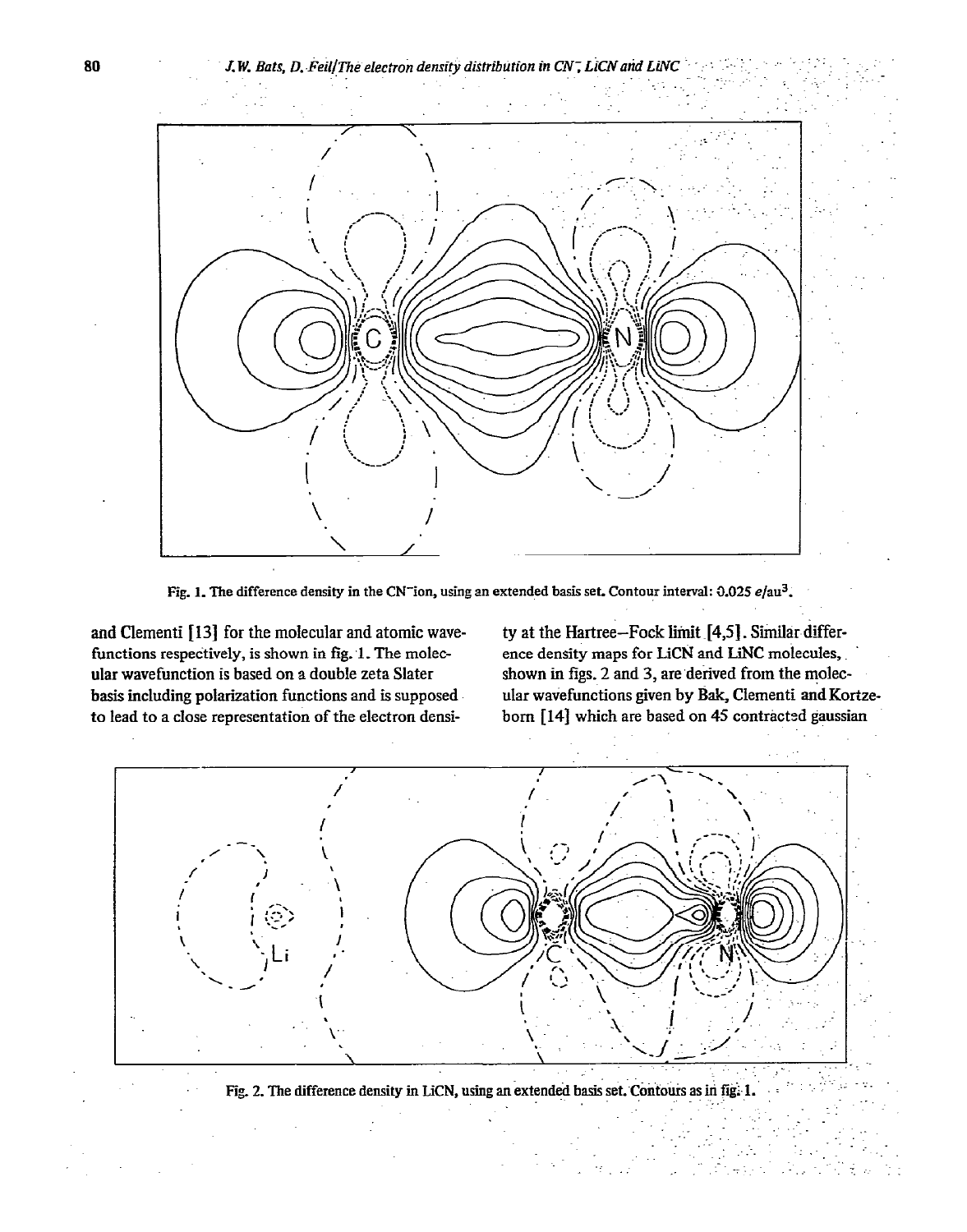*J W..Bats, D. FeiljThe electron density distribution in CN; LiCNand Lih'C* 81



Fig. 3. The difference density in LiNC, using an extended basis set. Contours as in fig. 1.

orbitals. Subtracted are again atomic densities based on Clementi's atomic orbitals [13].

The lack of features near the Li atom in figs. 2 and 3 is a result of the very diffuse nature of the valence electron density of this atom. Comparison of figs. 1, 2 and 3 shows a striking resemblance of the electron density in the CN regions. Good correspondence is also found when compared with theoretical difference density maps of HCN and NCCN [15].

This apparent agreement is contradictory to the differences in Mulliken population analyses derived from the Hartree-Fock molecular wavefunctions and reported in table 1. This should not be surprising as it has been shown by Mulliken [17] and Politzer and Harris [lg] that the Mulliken popuiation analysis, based on an extended basis set Hartree-Fock calculation, often results in unrealistic net atomic charges.

Table 1

**Net atomic charges according to Mdiken** population analyses

|        | Hartree-Fock |      |                    | $CNDO/2^{c}$ |                |  |
|--------|--------------|------|--------------------|--------------|----------------|--|
|        | Li           | . C. | N                  | - Li         |                |  |
| $CN^-$ |              |      | $-0.502 -0.499$ a) |              | $-0.39 - 0.61$ |  |
|        | LiCN 0.475   |      | $-0.294 -0.180 b$  | 0.43         | $-0.23 -0.19$  |  |
|        | LiNC 0.817   |      | $-0.004 -0.812 b$  | 0.50         | $-0.09 - 0.41$ |  |

a) Ref. [16], b) Ref. [14], c) Results after deorthogonalization of basis functions.

Charges resulting from CNDO/Z calculations, however, have been found to be consistent with the electron density distribution near the Hartree-Fock limit [ 191. They have been included in table 1. Following Giessner-Prettre and Pullman [20] and Shillady et al. [21] the coefficients resulting from the CNDO/Z calculations are assumed to be of the symmetric orthogonalized basis functions. A deorthogonalization procedure has . been applied before performing the population analyses. The resulting net charges are almost identical to values obtained for the same compounds by integration over the Hartree-Fock electron densities and by estimations from core energies [22].

## 3. The minimal basis set

Minimal basis set quantum chemical calculations, both ab initio and semi-empirical, are generally found to give poor representations of the electron density distribution [6,9]. As example the difference density of CN<sup>-</sup> based on a CNDO/2 calculation, using standard parametrization [23], is shown in fig. 4. The atomic electron density is assumed to be the spherically averaged density based on the same valence orbitals as used in the CNDO/2 calculation. Striking differences with fig. 1 can be noted in both the bonding and the lone pair regions: the latter regions seem to be-stressed at the expense of the former.

It is clear that if the minimal basis set of Slater or-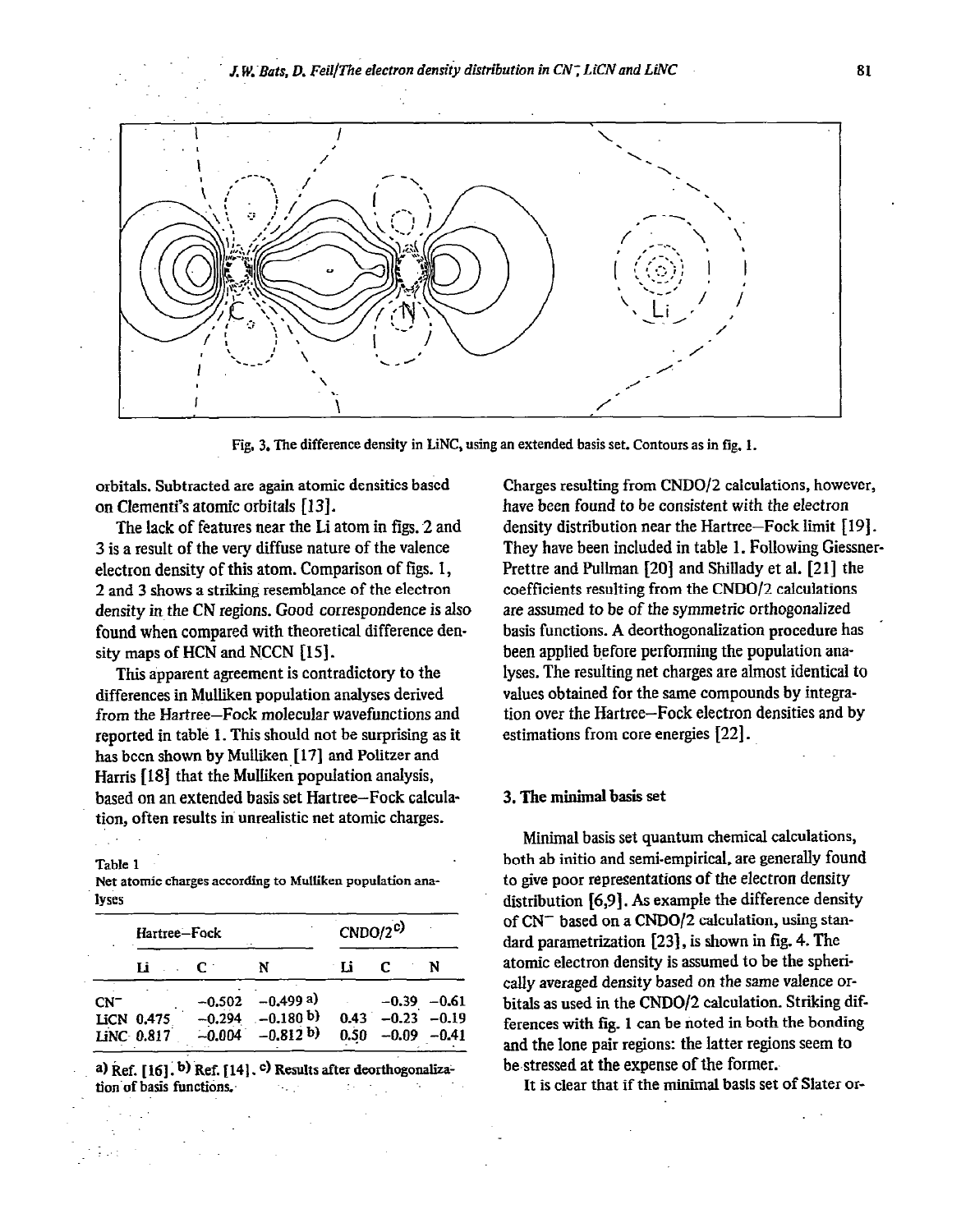

Fig. 4. The difference density in the CN<sup>-</sup>ion, derived from a deorthogonalized CNDO/2 molecular wavefunction. Contours as in fig. 1.

bitals is too limited for our purpose, neither ab initio nor semi-empirical method for determining the coefficients of the basis functions in the molecular orbitals will give accurate results. It can be expected, however, that an improvement in the electron distribution will be obtained if the semi-empirical parameters are determined on basis of a comparison with accurate electron density distributions. In this case the density close to the nuclei will not play its dominant role as in the case of an energy minimization, with a beneficial effect on the bonding regions.

In order to assess the quality of a trial electron density distribution with respect to its ability to give a proper representation of a high quality reference electron density distribution, we introduce the error functional  $R$ , defined as

$$
R = \int |\rho^{(\text{ref})} - \rho^{(\text{tr})}| \, \mathrm{d} V / \int \rho^{(\text{ref})} \, \mathrm{d} V, \tag{2}
$$

where the superscripts (ref) and  $(tr)$  refer to the reference and trial quantities. This functional is easily cal-

culated by numerical integration. Now the capability of a minimal basis set of Slater orbitals to represent the reference density can be found by minimizing  $R$ . In order to be physically significant, the trial electron density has to be restricted to satisfy  $N$ -representability [10,11].  $\alpha$  and  $\alpha$ 

The procedure we used is basically different from the one suggested by Clinton et al.  $[11]$ . The trial electron density can be interpreted in terms of a set of orthonormal molecular orbitals. Furthermore, such a set of functions can be regarded as the eigenvectors of a real symmetric matrix H. We assumed a starting matrix of the right order, i.e. the Fock matrix of a CNDO/2 calculation and varied the matrix terms one at a time, keeping the matrix symmetric. Subsequently we diagonalized the matrix and calculated the trial electron density from the deorthogonalized eigenvectors. The value of the error functional  $R$  was minimized by the steepest descent procedure. By repeating this procedure, the trial electron density converged in about ten cycles. The state of the state of

The relative deviation of the trial electron density,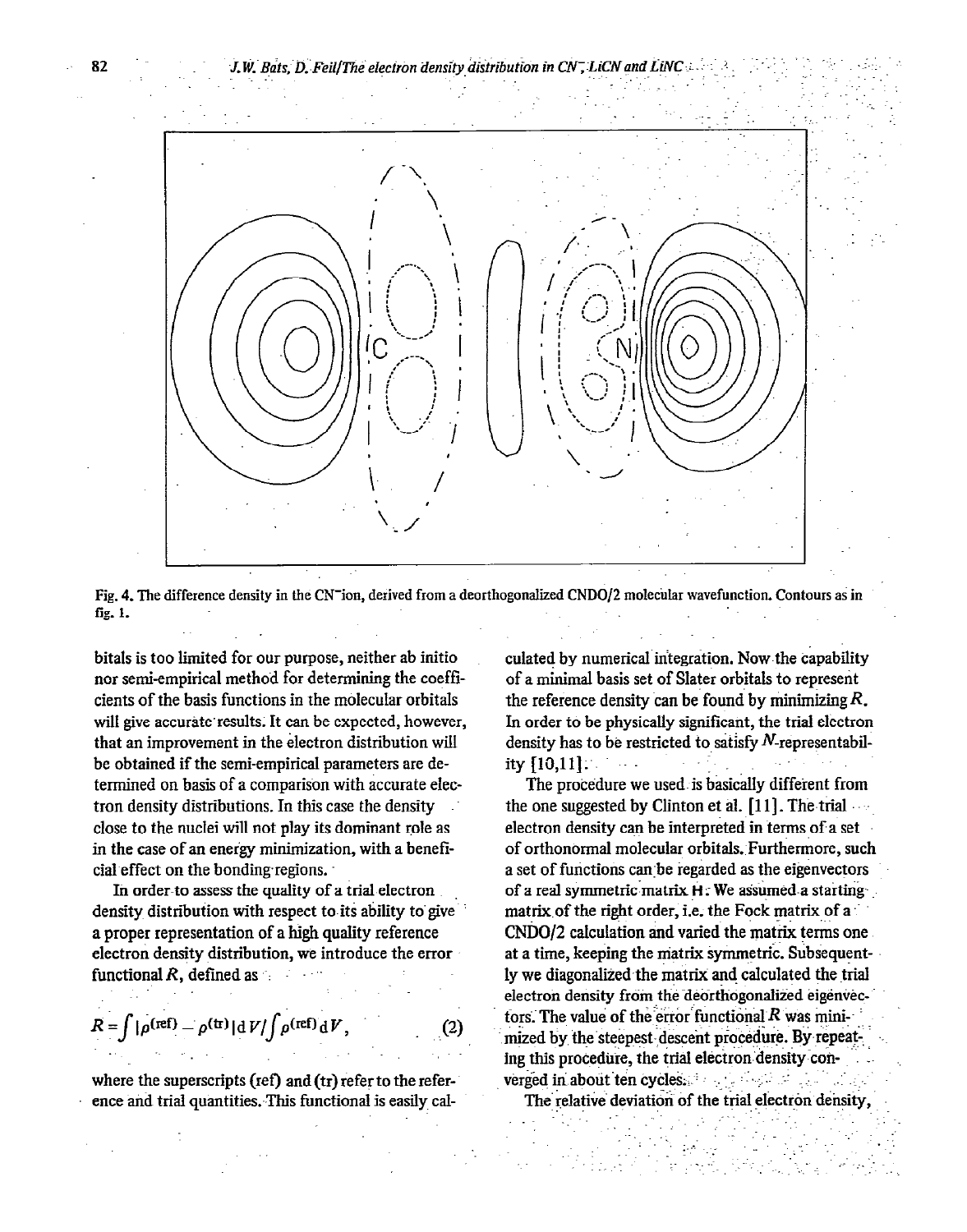based on a minimal set of 1s; 2s and 2p Slater functions, from the high quality density was considerable: the minimum in R was 12% for  $CN^-$ . Restriction to a fit of the valence density using only 2s and 2p basis. functions (as applied in the semi-empirical methods) made the results worse:  $R = 16\%$  for CN<sup>-</sup>,  $R = 9\%$ for LiCN.

 $\mathcal{L} \subset \mathcal{L}$ 

It is interesting to note that no real improvement is obtained over the CNDO/2 wavefunctions which give  $R = 16.4\%$  and  $R = 10.6\%$  for CN<sup>-</sup> and LiCN, respectively. So the CNDO/2 method results in almost the best electron density possible with a minimal set of 2s and 2p Slater orbitals with standard exponents.

In order to test the ultimate capability of a minimal set of Slater orbitals, the exponents  $\zeta$  of these orbitals were varied as well. Ransil's work on  $C_2$  and  $N<sub>2</sub>$  [24] indicates the sensitivity of the energy on the value of  $\zeta$ . Electron density maps of these molecules, using Ransil's wavefunctions, however, did not show much improvement as result of the energy-optimization of the exponents when compared with the

Hartree-Fock densities of Bader et al. [1]. Full optimization of the trial electron density by varying both exponents and the values of the H-matrix was achieved by a similar procedure as described above. A fit of the valence density of  $CN^-$  with a minimal set of 2s and 2p Slater orbitals, optimizing three exponents per atom ( $\zeta_{2s}$ ,  $\zeta_{2p,q}$ ,  $\zeta_{2p,q}$ ) lowered the value of R to 9.7%. A similar fit of the valence density of LiCN reduced the value of R to 6.6%. The exponents showed an overall reduction during the refmement, indicating an average increase of the distance of the electrons from the nuclei. No attention has been paid to the uniqueness of the individual exponents.

The effect of the optimization can be seen in fig. 5, where the electron density contours of  $CN^-$  are drawn after the fmal refinement. Atomic valence densities calculated from Clementi's atomic orbitals have been subtracted. The massive lone pair regions of the CNDO/2 results are considerably reduced. The qualitative features of the Hartree-Fock difference map have not been reproduced to a satisfactory extent.



The unsatisfactory description of the difference

Fig. 5. The difference density in the CN<sup>-</sup>ion: the ultimate optimized molecular valence density with a minimal basis set minus accurate atomic valence densities. Contours as in fig. 1